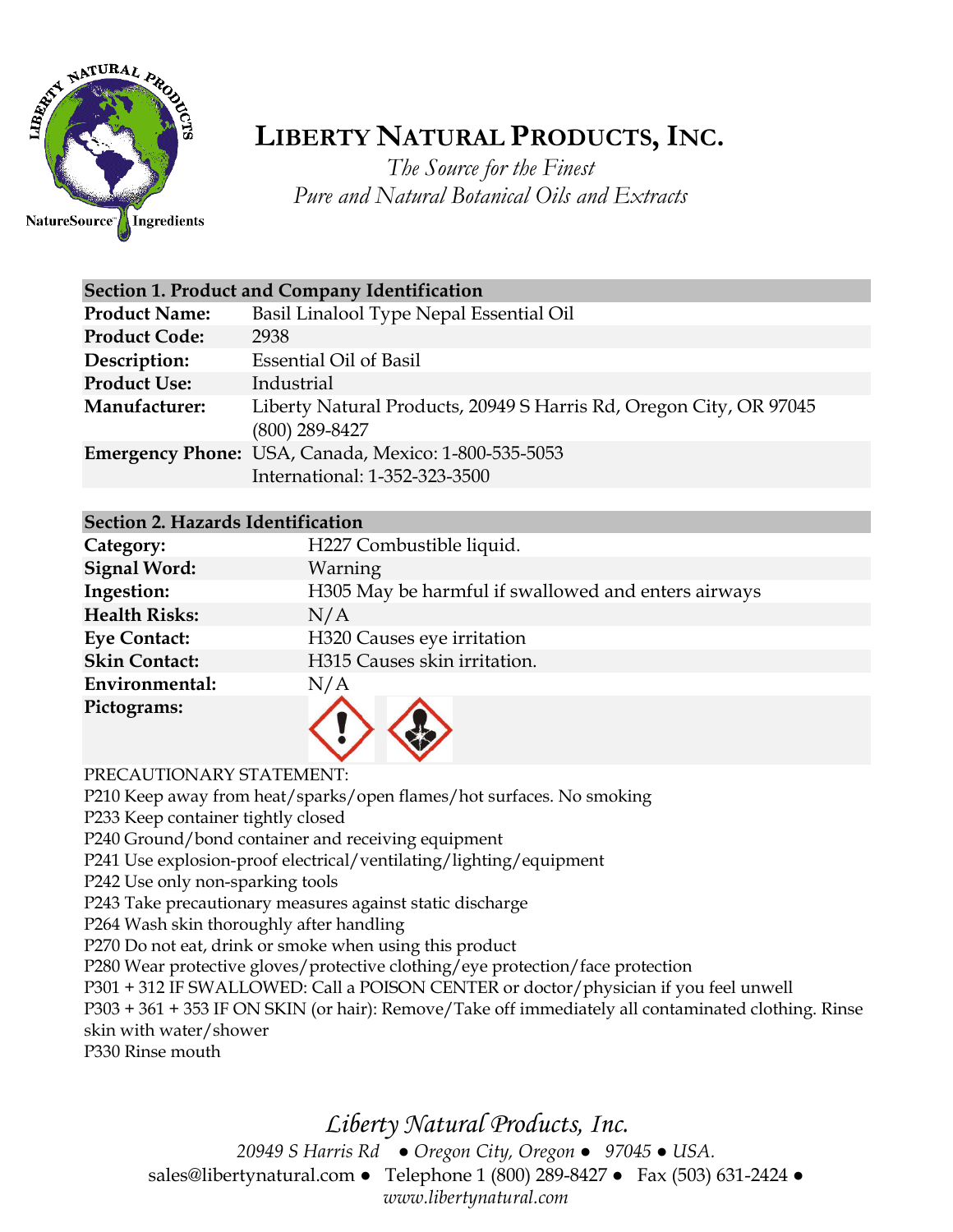P370 + 378 In case of fire: Use dry sand, dry chemical or alcohol-resistant foam for extinction

P403 + 235 Store in a well-ventilated place. Keep cool P501 Dispose of contents/container to an approved waste disposal plant

| Section 3. Composition and Information on Ingredients |                     |  |
|-------------------------------------------------------|---------------------|--|
| <b>Chemical Name:</b>                                 | Ocimum basilicum L. |  |
| <b>Physical State:</b>                                | Liquid.             |  |
| $CAS$ #:                                              | 84775-71-3          |  |
| Impurities:                                           | None.               |  |
| <b>Trade Secret Claim:</b>                            | None.               |  |

## **Section 4. First Aid Measures**

| Eyes:                       | Flush immediately with clean water for at least 15 minutes. Ensure irrigation<br>under eyelids. Do not try to remove contact lenses unless trained. Contact a<br>physician as necessary.                                                                                                                                                                                                                                                                                                                     |
|-----------------------------|--------------------------------------------------------------------------------------------------------------------------------------------------------------------------------------------------------------------------------------------------------------------------------------------------------------------------------------------------------------------------------------------------------------------------------------------------------------------------------------------------------------|
| <b>Skin Contact:</b>        | Remove any contaminated clothing and footwear. Clean before re-use. Wash<br>affected areas thoroughly with soap and water for at least 15 minutes. Contact a<br>physician as necessary.                                                                                                                                                                                                                                                                                                                      |
| Inhalation:                 | Remove from the exposure to fresh air. If breathing has stopped, administer<br>artificial respiration and oxygen if available. Contact a physician as necessary.                                                                                                                                                                                                                                                                                                                                             |
| <b>Ingestion in excess:</b> | Do not induce vomiting. Wash out mouth with water and give water slowly to<br>dilute (as much as person can comfortably drink) provided person is conscious.<br>Never give liquid to a person showing signs of being sleepy or with reduced<br>awareness; i.e. becoming unconscious. Contact physician or local poison control<br>center immediately. If vomiting occurs, lean patient forward or place on left side<br>(head-down position, if possible) to maintain open airway and prevent<br>aspiration. |
| <b>Emergency Care:</b>      | Contact local emergency provider. For non-emergency, contact primary care<br>provider.                                                                                                                                                                                                                                                                                                                                                                                                                       |
| PPE:                        | Gloves, lab coat or uniform, safety glasses, eyewash, safety shower.                                                                                                                                                                                                                                                                                                                                                                                                                                         |

| <b>Section 5. Fire-Fighting Measures</b> |                                                                                                                                                                                                                                                                |                                                                                                                                                                                                                |
|------------------------------------------|----------------------------------------------------------------------------------------------------------------------------------------------------------------------------------------------------------------------------------------------------------------|----------------------------------------------------------------------------------------------------------------------------------------------------------------------------------------------------------------|
| Flammability:                            | Will ignite if overheated.                                                                                                                                                                                                                                     |                                                                                                                                                                                                                |
| <b>Extinguishing Media:</b>              | <b>SUITABLE:</b><br><b>NON SUITABLE:</b>                                                                                                                                                                                                                       | $CO2$ , sand, extinguishing powder<br>Water.                                                                                                                                                                   |
| <b>Special Fire-Fighting Procedure:</b>  | None                                                                                                                                                                                                                                                           |                                                                                                                                                                                                                |
|                                          | Unusual Fire and Explosion Hazards: Essential and vegetable oils have the potential to self-heat and<br>contribute to spontaneous combustion when present on fabrics.<br>Caution should be exercised in the storage and launder of<br>fabrics exposed to oils. |                                                                                                                                                                                                                |
|                                          |                                                                                                                                                                                                                                                                | <b>PPE and Precautions for Firefighters:</b> Wear proper protective equipment including self-contained<br>breathing apparatus. Exercise caution when fighting any<br>chemical fire. Use water spray or fog for |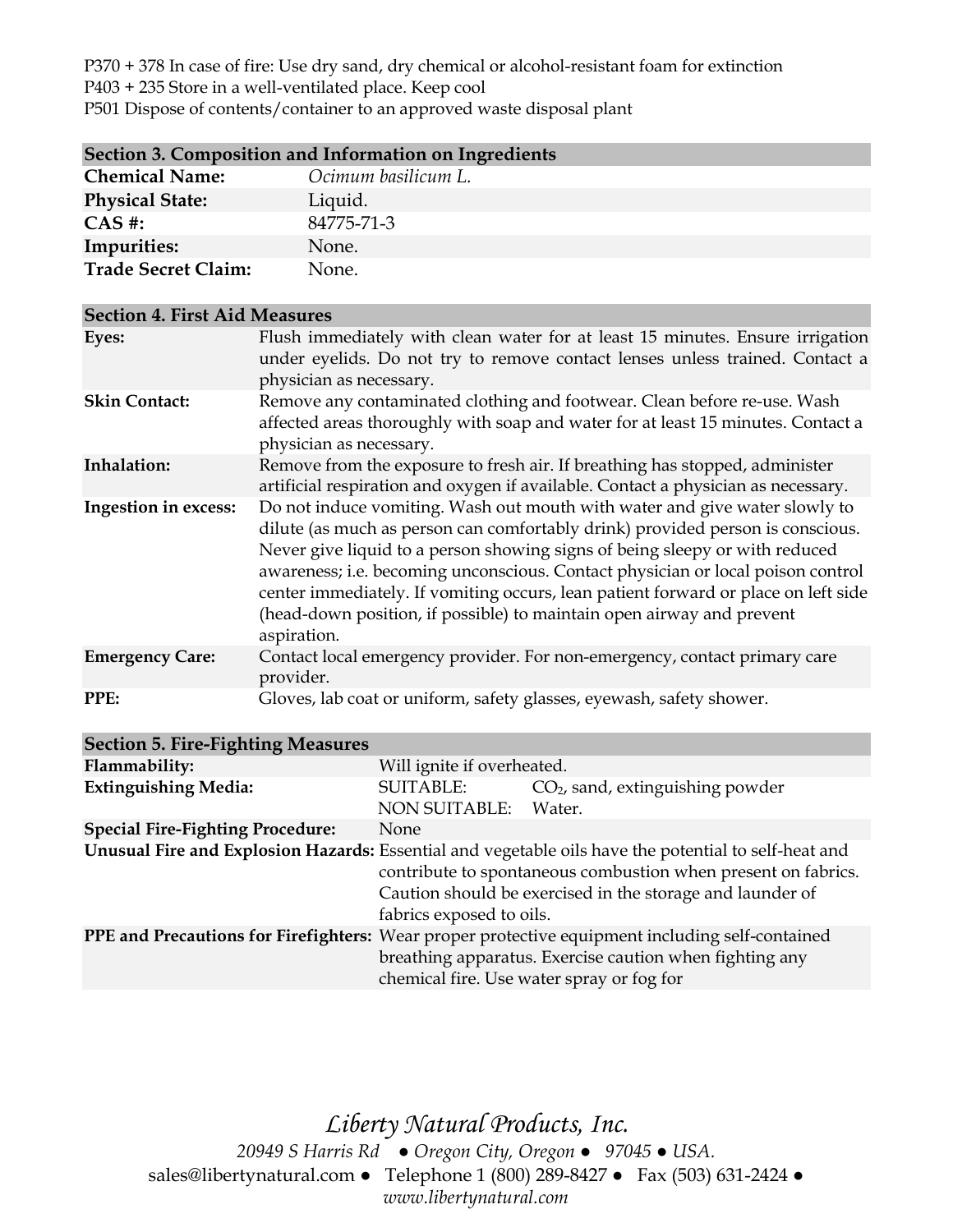#### **Section 6. Accidental Release Measures**

| <b>Personal Precautions:</b>      | Wear protective equipment including a self-contained breathing<br>apparatus. Keep unprotected persons away. Keep away from ignition<br>sources. |
|-----------------------------------|-------------------------------------------------------------------------------------------------------------------------------------------------|
| <b>Environmental Precautions:</b> | Keep away from drains, surface and ground water. Report spills to<br>appropriate authorities if required.                                       |
| Containment:                      | Absorb with clay, sand, or other non-combustible material. Prevent<br>entry into waterways, sewers, and confined areas.                         |
| Clean Up:                         | Disposal must be made according to official regulations. Wipe up small<br>spills with cloth. Clean affected area with hot water and detergent.  |

## **Section 7. Handling and Storage**

| <b>Handling Precautions:</b> | Avoid inhalation and contact with skin and eyes. Good personal hygiene<br>practices should be used. Wash after any contact, before breaks and meals,<br>and at the end of the work period. Contaminated clothing and shoes should<br>be cleaned before re-use.                                                                                                                                                             |
|------------------------------|----------------------------------------------------------------------------------------------------------------------------------------------------------------------------------------------------------------------------------------------------------------------------------------------------------------------------------------------------------------------------------------------------------------------------|
| <b>Storage Precautions:</b>  | Not a hazardous material. Containers should be kept closed in order to<br>minimize contamination. Store in a cool, dry, well ventilated place protected<br>from light. Keep from extreme heat and away from all sources of ignition.<br>Glass, lacquer-lined steel/tin, aluminum and F/HDPE acceptable containers.<br>Make sure the material does not come into contact with substances listed as<br>"Materials to avoid". |
| Other:                       | See Section 8                                                                                                                                                                                                                                                                                                                                                                                                              |

## **Section 8. Exposure Controls/Personal Protection**

| <b>Engineering Controls:</b>                    | Keep away from foodstuffs, beverages and feed. Avoid contact with the<br>eyes. Handle in accordance with good industrial hygiene and safety<br>procedures.      |
|-------------------------------------------------|-----------------------------------------------------------------------------------------------------------------------------------------------------------------|
| <b>Respiratory Protection:</b>                  | Assure a good ventilation of work place. If ventilation is insufficient,<br>use NIOSH approved respirator in confined areas or if ventilation is<br>inadequate. |
| <b>Hand Protection:</b>                         | Use of chemical resistant gloves is recommended.                                                                                                                |
| <b>Eye Protection:</b>                          | Goggles giving complete protection to eyes. Eyewash bottle with clean<br>water.                                                                                 |
| <b>Skin and Body Protection:</b>                | Clothes for chemical protection to avoid contact.                                                                                                               |
| Ingestion:                                      | Do not eat, drink and smoke while using.                                                                                                                        |
| <b>Industrial Hygiene:</b>                      | Provide ventilation of the work place to reduce concentrations of the<br>vapor and product.                                                                     |
| <b>OSHA Permissible Exposure Limits (PELs):</b> | N/A                                                                                                                                                             |
| <b>ACGIH Threshold Limit Values:</b>            | N/A                                                                                                                                                             |

| <b>Section 9. Physical and Chemical Properties</b> |                                                           |  |
|----------------------------------------------------|-----------------------------------------------------------|--|
| Appearance:                                        | Pale yellow liquid                                        |  |
| <b>Upper/Lower Flammability:</b>                   | N/A                                                       |  |
| Odor:                                              | Sweet-spicy, fresh with a faint balsamic woody undertone. |  |
| <b>Vapor Pressure:</b>                             | N/A                                                       |  |
| <b>Odor Threshold:</b>                             | N/A                                                       |  |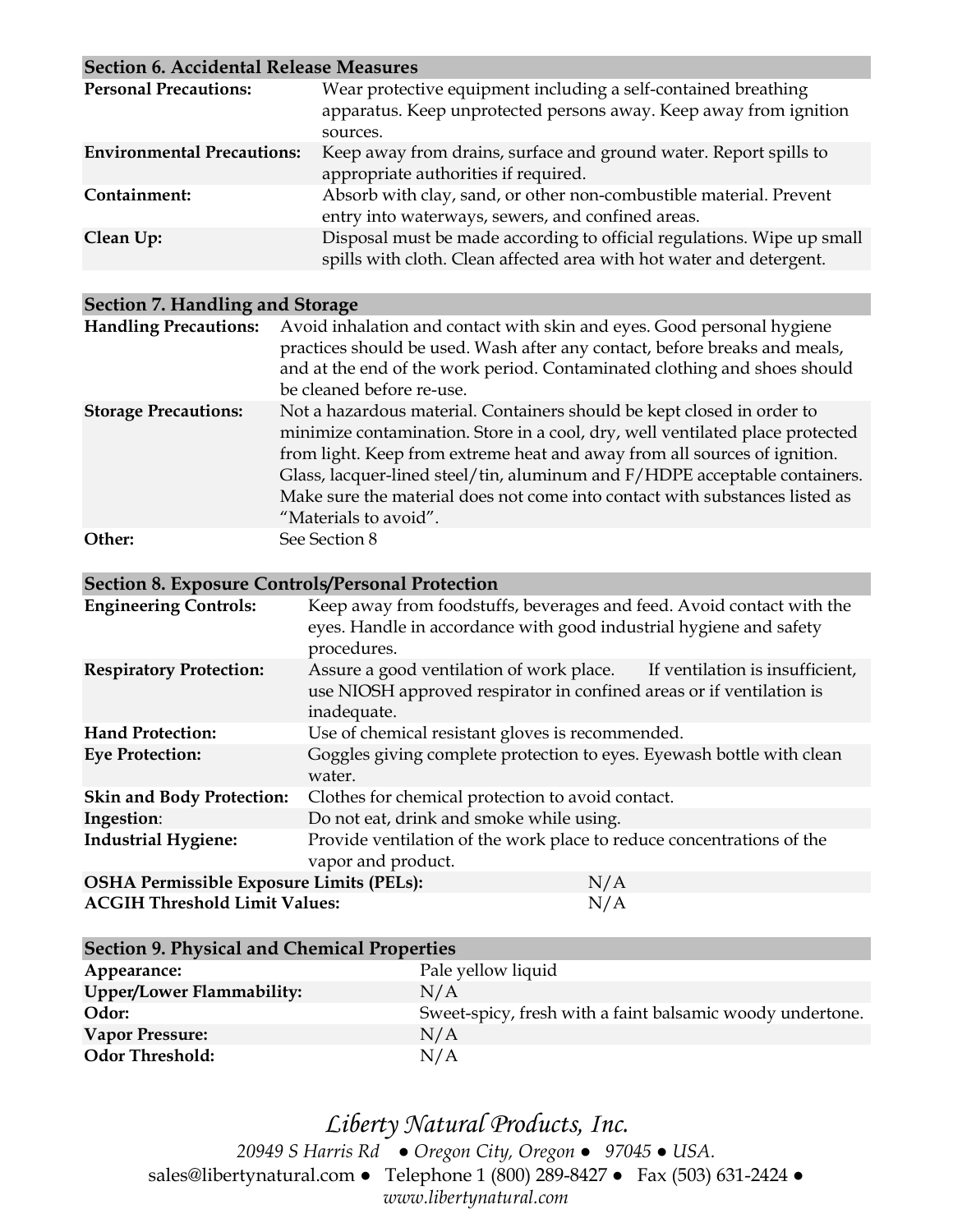| <b>Vapor Density:</b>                           | N/A                         |
|-------------------------------------------------|-----------------------------|
| $pH$ :                                          | N/A                         |
| <b>Relative Density:</b>                        | N/A                         |
| <b>Melting Point:</b>                           | $6.8^{\circ}$ C @ 760 mm Hg |
| <b>Freezing Point:</b>                          | N/A                         |
| Solubility:                                     | Insoluble                   |
| <b>Initial Boiling Point and Boiling Range:</b> | 158°C @ 760 mm Hg           |
| <b>Flash Point:</b>                             | 98°C / 208°F                |
| <b>Evaporation Rate:</b>                        | N/A                         |
| <b>Flammability Category:</b>                   | N/A                         |
| <b>Partition Coefficient:</b>                   | N/A                         |
| <b>Auto-ignition Temperature:</b>               | N/A                         |
| <b>Decomposition Temperature:</b>               | N/A                         |
| Viscosity:                                      | N/A                         |
| <b>Specific Gravity:</b>                        | 0.8799-0.9111 @ 25 °C       |

| <b>Section 10. Stability and Reactivity</b> |  |  |
|---------------------------------------------|--|--|
|---------------------------------------------|--|--|

| Stability:            | Chemically stable, nonhazardous material.                        |
|-----------------------|------------------------------------------------------------------|
| Avoid:                | Avoid sparks, flame and other heat sources.                      |
| Incompatibility:      | Strong acids, strong alkalis and oxidizing agents.               |
| Hazardous Byproducts: | Carbon monoxide and unidentified organic compounds may be formed |
|                       | during combustion.                                               |
| Other:                | <b>None</b>                                                      |

## **Section 11. Toxicological Information**

| <b>Toxicological and Health Effects:</b> | Can be noxious. Inhalation of high concentrations of vapor may<br>result in irritation of eyes, nose and throat, headache, nausea,<br>and dizziness. |
|------------------------------------------|------------------------------------------------------------------------------------------------------------------------------------------------------|
| <b>Likely Routes of Exposure:</b>        | Eyes, nose, mouth, skin.                                                                                                                             |
| Signs and Symptoms of Exposure:          | See Section 2. Hazards Identification.                                                                                                               |
| LD50 (median lethal dose):               | $2280 \text{ mg/kg (Oral)}$                                                                                                                          |
|                                          | $14.0 \text{ mg/L}$ (Inhalation)                                                                                                                     |
| <b>Listed NTP Carcinogen:</b>            | N/A                                                                                                                                                  |
| <b>INGESTION:</b>                        | N/A                                                                                                                                                  |

| <b>Section 12. Ecological Information</b> |  |
|-------------------------------------------|--|
| <b>TOXICITY:</b>                          |  |

| <b>TOXICITY:</b>                  | Toxic to aquatic organisms, may cause long-term adverse<br>effects environment. Avoid any pollution of ground,<br>surface or underground water. |
|-----------------------------------|-------------------------------------------------------------------------------------------------------------------------------------------------|
| PERSISTENCE / DEGRADABILITY:      | Low persistence level and readily biodegradable.                                                                                                |
| <b>BIOACCUMULATION POTENTIAL:</b> | No information available.                                                                                                                       |
| <b>RESULTS OF PBT AND vPvB</b>    |                                                                                                                                                 |
| <b>ASSESSMENT:</b>                | No information available.                                                                                                                       |
| <b>MOBILITY IN SOIL:</b>          | Low mobility in the soil.                                                                                                                       |
| <b>OTHER ADVERSE EFFECTS:</b>     | Not known.                                                                                                                                      |